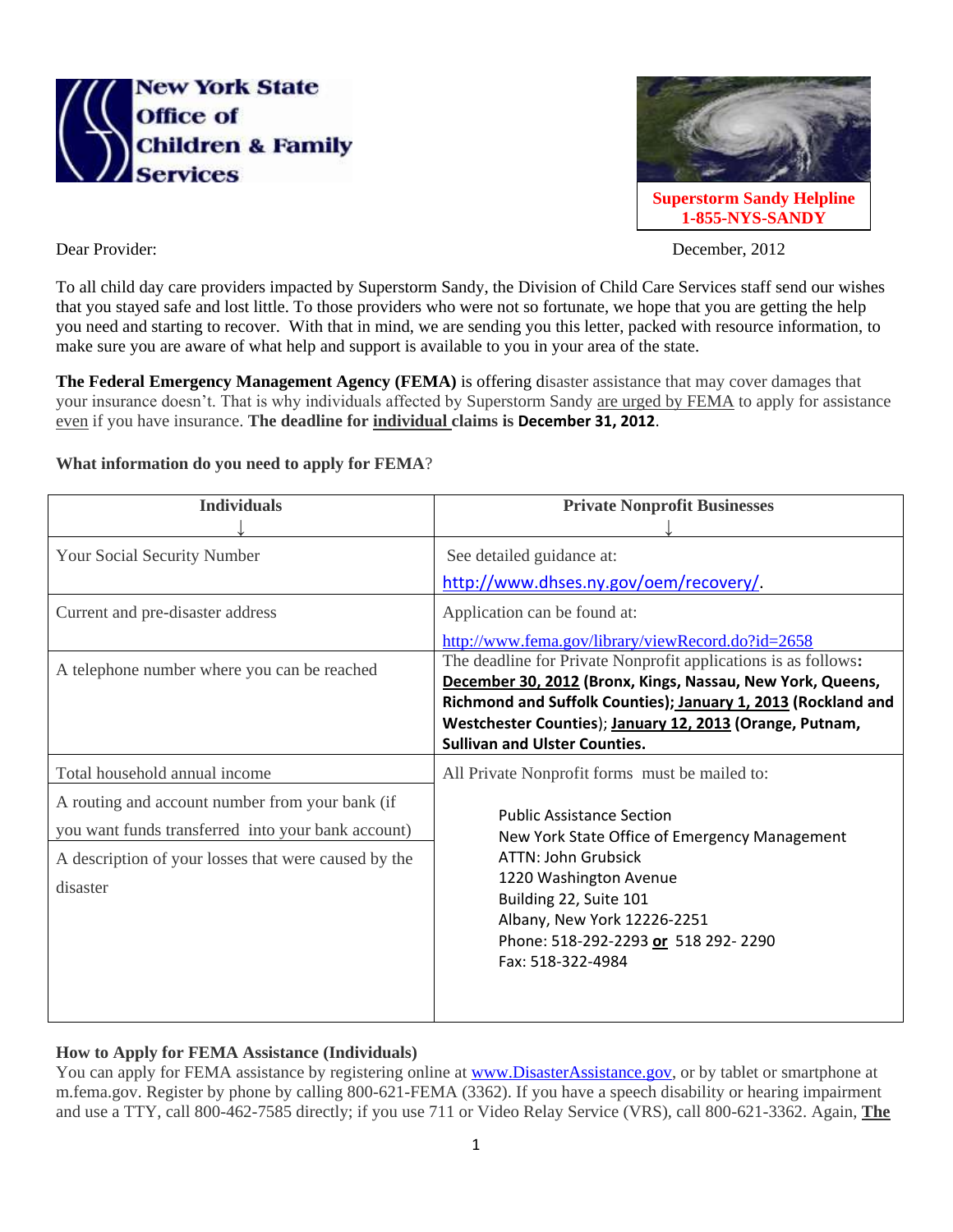#### **DEADLINE to file an individual FEMA claim is December 31, 2012.** You can also check the status of your application at the web link above.

You can also file for FEMA assistance at any of the DISASTER RECOVERY CENTERS (DRC). For information about the location of DRC's go to <http://www.fema.gov/disaster-recovery-centers> or call **1 800-621-3362.**

# **What to Expect after You Have Filed with FEMA**

After you file for assistance, you are issued an identification number. Each accepted claim is assigned to a FEMA Public Assistance Coordinator, who is responsible for setting up a "kick-off" meeting with each applicant. At the Kick-off, more detailed information is gathered about the damages and the plan to repair the damages.

## **Important Information**

- There **is never a fee to apply** for FEMA disaster assistance or to receive it.
- There **is never a fee for FEMA or U.S. Small Business Administration property damage inspections.**
- **Please be aware**: Government workers will never ask for a fee or payment. They wear a photo ID. Watch out for middlemen who promise you will receive money, especially if they ask for an up-front payment.

One of the dire consequences of any disaster for many people is the **loss of important documents**. Often, such documents are needed by the Federal Emergency Management Agency (FEMA) and state emergency services in order to process assistance applications for those who suffered losses or damage to their homes and belongings.

For copies of your utility bills, bank records, insurance policies, mortgage payments and the like, call the appropriate firm and speak to a customer-service representative.

If papers are lost - like birth certificates, Social Security cards, drivers' licenses, tax records and so on - you can receive replacements by contacting the following:

## **Birth certificates:**

- o For Five boroughs of New York City:
	- Visit or write to the Office of Vital Records, 125 Worth Street, Room 133, New York, N.Y. 10013. (A photo ID is required both by mail and in person.)
	- The office advises the fastest way to get records is online at [NYC Office of Vital Records.](http://www.nyc.gov/vitalrecords) [Print an Application](http://home2.nyc.gov/html/doh/downloads/pdf/vr/birth1.pdf) or [Apply online,](http://www.nyc.gov/vitalrecords)
	- Phone:  $(212)$  788-4520.
- o New York state (Not including New York City)
	- [Vitalchek](http://www.vitalchek.com/) This will connect you to a company called VitalChek, which is contracted with the state to handle credit-card orders. There are modest fees involved.
	- Phone: 1-877-854-4481
- **Drivers' licenses:**
	- o Visit any New York Department of Motor Vehicles office.
	- To find an office nearby, log onto [NYS Department of Motor Vehicles](http://www.dhses.ny.gov/oem/event/sandy/www.nydmv.state.ny.us/offices.htm) http://www.dmv.ny.gov/.
- **Social Security cards:**
	- o Phone: 1- 800-772-1213, Monday through Friday, 7 a.m. to 7 p.m. local time.
		- For TTY users the number is 800-325-0778
	- o [US Social Security Administration](http://www.ssa.gov/ssnumber/)
- **Tax records:**
	- **Federal:**
		- o Phone: 800-829-1040, Monday through Friday, 7 a.m. to 10 p.m. local time
		- o [Internal Revenue Service](Internal%20Revenue%20Service) [http://www.irs.gov/.](http://www.irs.gov/)
	- **New York State:**
		- o Phone: 518-457-5181
		- o [New York State Department of Taxation and Finance -](http://www.tax.ny.gov/bus/multi/sandy_relief.htm) Sandy Tax Relief Information
		- o [New York State Department of Taxation and Finance -](http://www.tax.ny.gov/) General Information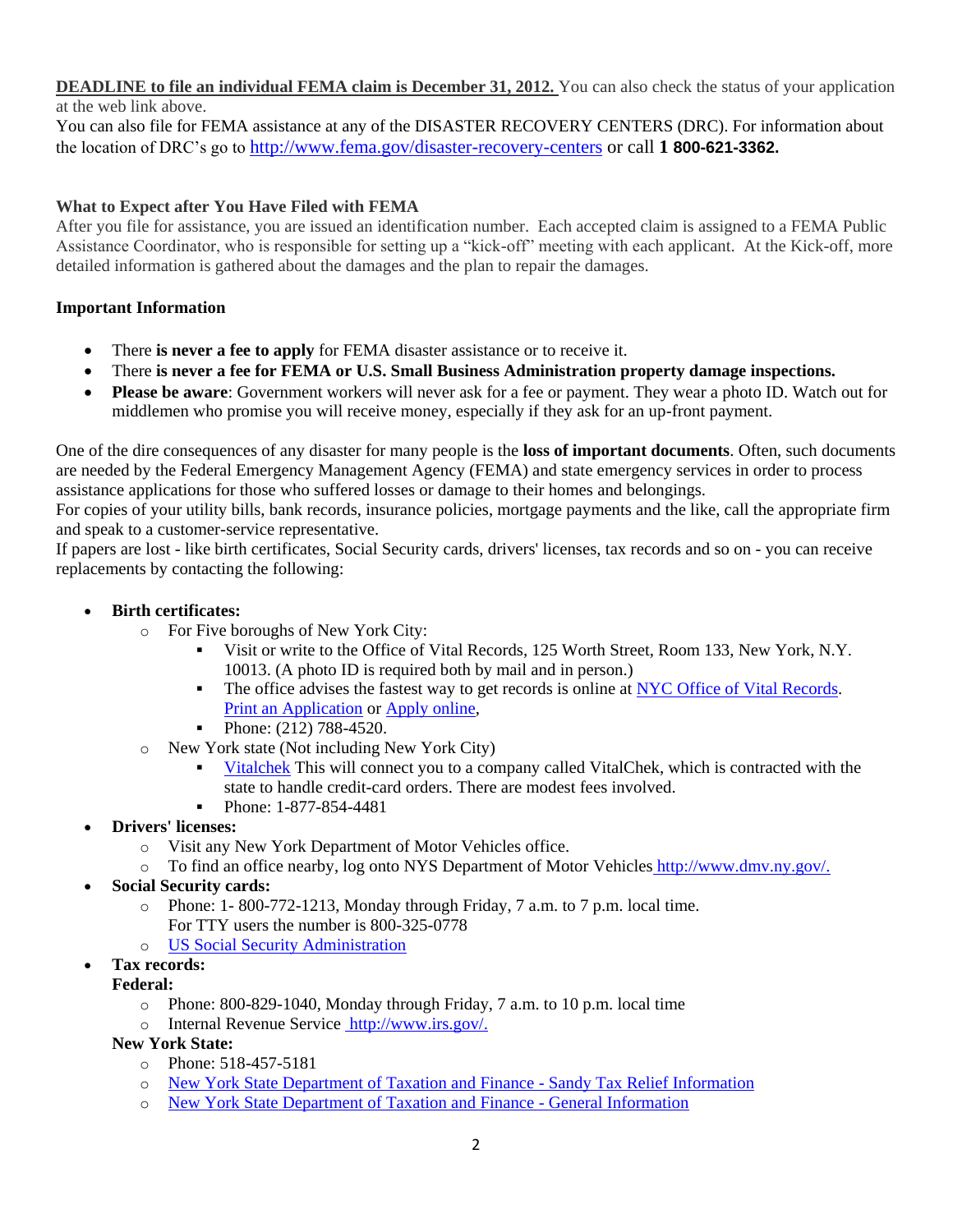## **Information about Disaster Loans through the Small Business Administration**

SBA provides low interest disaster loans to homeowners, renters, businesses of all sizes and private, nonprofit organizations to repair or replace real estate, personal property, machinery & equipment, inventory and business assets that have been damaged or destroyed in a declared disaster. For more information: Visit SBA.gov - [U.S Small Business](http://www.sba.gov/category/navigation-structure/loans-grants/small-business-loans/disaster-loans)  [Administration](http://www.sba.gov/category/navigation-structure/loans-grants/small-business-loans/disaster-loans) or contact the SBA Customer Service Center toll-free at 1-800-659-2955.

### **Frequently asked questions about SBA:**

#### **Is disaster assistance still available if I have insurance?**

The SBA loans may cover uninsured or under-insured losses. SBA is the federal government's primary source of money for the long-term rebuilding of disaster-damaged private property. SBA helps homeowners, renters, businesses of all sizes, and private nonprofit organizations fund repairs or rebuilding efforts and covers the cost of replacing lost or disasterdamaged personal property. These disaster loans cover losses not fully compensated by insurance or other recoveries and do not duplicate benefits of other agencies or organizations.

#### **How do I apply for a SBA loan?**

The SBA application process:

- You many apply in person at any Disaster Recovery Center and receive personal, one-on-one help from an SBA representative.
- You may apply online using SBA's Electronic Loan Application at: https://disasterloan.sba.gov/ela
- You may also complete a paper application and mail it to SBA. Discuss the completed application packet with an SBA representative and where to submit the application.

## **What are the application steps for SBA loans?**

If you are applying for assistance for a Presidential disaster declaration, homeowners and renters must register with the Federal Emergency Management Agency to obtain a FEMA Registration ID Number by calling 1-800-621-3362. The speech or hearing impaired may call (TTY) 1-800-462-7585.

Review SBA's disaster assistance FAQ found at http://www.sba.gov/content/fact-sheet-businesses-all-sizes.

## **How long does it take to find out if I am approved for a SBA Loan?**

The SBA tries to make a decision within 14-21 days. Make sure the application is complete. Missing information is a major cause of delays.

#### **What if I am not approved or only partially approved for an SBA loan?**

You may still be eligible for FEMA dollars if you are not approved for an SBA loan. You can contact FEMA at (800) 621-3362. Persons with speech or hearing disabilities may call TTY (800) 462-7585.

#### **Should I wait for my insurance settlement before I file my loan application?**

No. Don't miss the filing deadline by waiting for an insurance settlement.

### **What does a physical disaster loan pay for that could help my child care program?**

Some examples include: Real property, machinery, equipment, fixtures, inventory, and leasing improvements. SBA loans will cover uninsured physical damage. If your property was insured but you are required to apply insurance proceeds to an outstanding mortgage on the damaged property, you can include the amount applied in your disaster loan application.

#### **Important Websites Offering Information concerning Disaster Recovery**

The following websites, plus those listed in the attachments to this letter, were put together to assist you in getting answers and finding help with issues associated with the storm.

- The Department of Health website at: [http://www.health.ny.gov/environmental/emergency/weather/hurricane/.](http://www.health.ny.gov/environmental/emergency/weather/hurricane/) We strongly recommend you read the document called *Frequently Asked Questions* which covers**: Re-entering your home, oil spill issues, cleaning up after a flood, mold, flooded septic systems, disinfecting drinking water wells, flood sediment on outdoor properties, how to safely use a generator** and numerous miscellaneous topics.
- The Office of Children and Family Services, Division of Child Care Services website at: <http://www.ocfs.state.ny.us/main/childcare/default.asp> . Offers the following information: **[Returning Home after](http://www.ocfs.state.ny.us/main/childcare/emergency_planning/Returning%20Home%20After%20Hurricane%20or%20Flood.pdf)  [a Hurricane or Flood,](http://www.ocfs.state.ny.us/main/childcare/emergency_planning/Returning%20Home%20After%20Hurricane%20or%20Flood.pdf)** (English)/ [Cómo ayudar a los niños a confrontar una catástrofe](http://www.ocfs.state.ny.us/main/childcare/emergency_planning/Como%20ayudar%20a%20los%20ninos%20a%20confrontar%20una%20catastrofe.pdf) (Spanish), **[Recovering](http://www.ocfs.state.ny.us/main/childcare/emergency_planning/recovering_from_disasterFEMA.pdf)  from Disaster**[, Guidance from FEMA](http://www.ocfs.state.ny.us/main/childcare/emergency_planning/recovering_from_disasterFEMA.pdf) (English only), **[Repairing your Flooded Home](http://www.ocfs.state.ny.us/main/childcare/emergency_planning/Repairing%20Your%20Flooded%20Home%20Red%20Cross.pdf)** (English Only), **[Helping](http://www.ocfs.state.ny.us/main/childcare/emergency_planning/Helping%20Children%20Cope%20with%20Disasters.pdf)  [Children Cope with Disasters](http://www.ocfs.state.ny.us/main/childcare/emergency_planning/Helping%20Children%20Cope%20with%20Disasters.pdf)** (English)/ [Regreso al hogar después de un huracán o una inundación](http://www.ocfs.state.ny.us/main/childcare/emergency_planning/Regreso%20al%20hogar%20despues%20de%20un%20huracan%20o%20una%20inundacion.pdf) (Spanish)